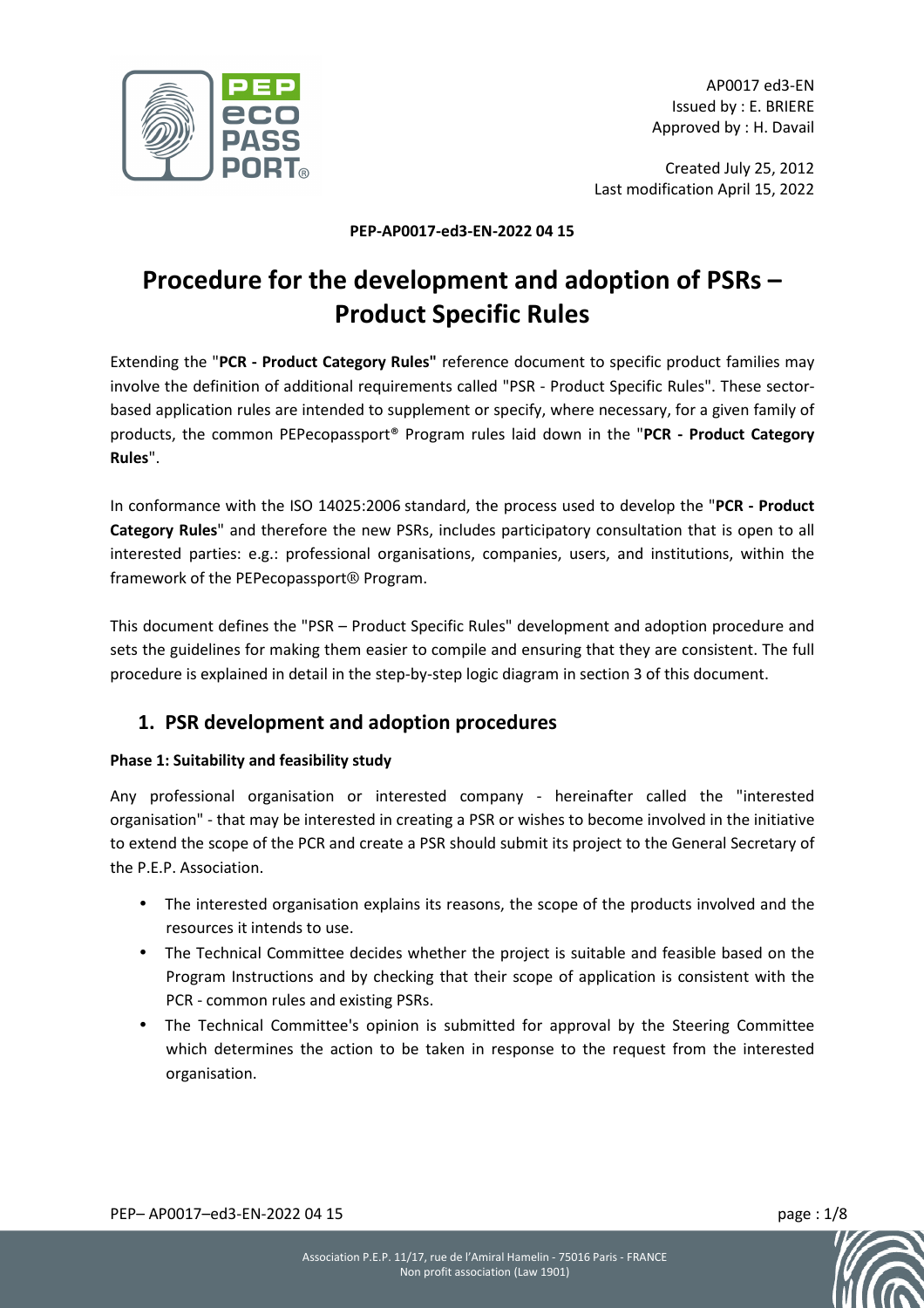#### **Phase 2: PSR project creation**

After the Steering Committee has given its approval, the interested organisation draws up its new PSR proposal and keeps the Technical Committee informed about how its work is progressing, according to a timetable agreed between the parties.

When the PSR proposal is finalised, it is submitted by the interested professional organisation for the prior approval of the Technical Committee, which asks for the opinion of any interested parties, where this is required.

Note: the PSR proposal can be in English or French.

The Technical Committee makes a consensus decision as to whether the PSR proposal conforms to the PEPecopassport® Program reference documents by assessing the quality of the interested organisation's responses to the comments it expressed.

#### **Phase 3: Critical review**

When the Technical Committee has made its decision, the PSR proposal is submitted to an independent third-party organisation to be checked as part of a Critical review in conformance with the requirements of NF ISO 14025:2006. This organisation, which must be independent of the PSR creation process:

- Checks that the PSR complies with the ISO 14025:2006, ISO 14040 and ISO 14044:2010 international reference standards,
- Ensures that it is consistent with the requirements of the "PCR Product Category Rules" of the PEPecopassport® Program,
- Issues a Critical review report and a declaration of conformity.

The Critical review report and the declaration of conformity remain valid, without a specific date limit, until the PCR, or the normative reference texts to which they refer, are modified.

Note: the cost of the Critical review is paid either by the professional organisation or by the company proposing to create the PSR. If the latter is a member of the P.E.P. Association, it can ask the Association to fund all or part of the cost of the Critical review, up to the amount set by the Steering Committee.

#### **Phase 4 : Adoption et enregistrement du PSR**

#### **Phase 4: PSR adoption and registration**

At the end of the Critical review, the interested organisation provides the Technical Committee with the Critical review report, the declaration of conformity and the finalised PSR project (Word and pdf files in English or French).

• The Technical Committee determines the conformity of the PSR on the basis of the result of the Critical review and makes a recommendation to the Program Steering Committee.

Note: the Critical review report can be consulted upon simple request to the General Secretary of the P.E.P. Association.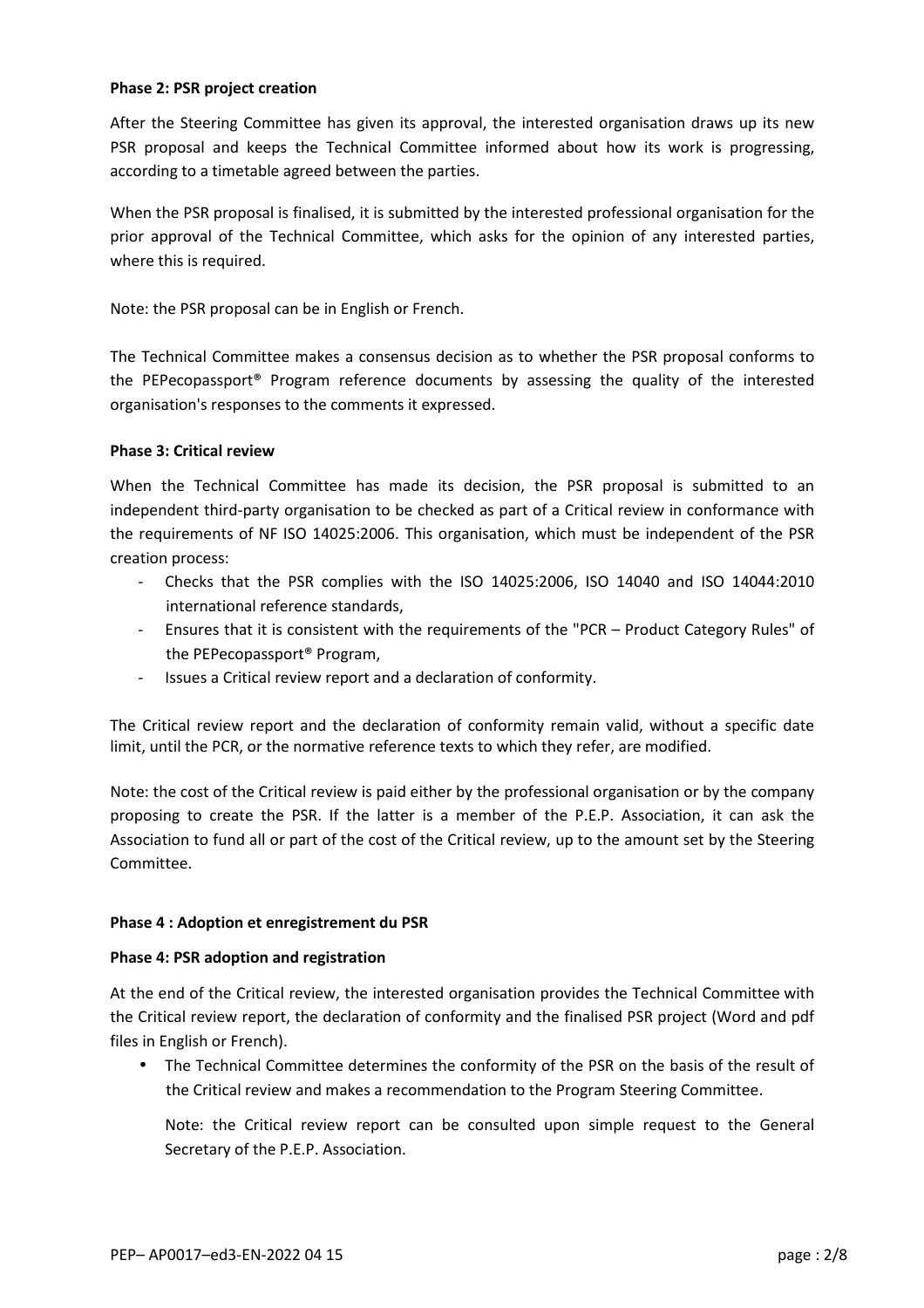- The Steering Committee decides whether or not to accept the document as a new PEP ecopassport® Program PSR. If it is rejected, the Steering Committee explains its decision to the interested organisation.
- If it is accepted, the Steering Committee asks the General Secretary to assign a registration number to the new PSR, in the format PSR-XXXX-edX-EN-YYYYMMDD, and officially issues it.
- The PSR issuer provides the General Secretary with the Word and pdf files of the French and English versions of the PSR identified and in the format of the attached template within a maximum of three months from the date of its acceptance by the Steering Committee, together with the Critical review reports, for filing and publication on the website.

## **Application date**

The requirements defined in the new PSR apply within a maximum of 6 months from the date of publication. To be registered in the PEPecopassport® program, PEPs must comply with the requirements specified by the PSR, as the products covered by the PEP are governed by the PSR.

## **Validity period and modification procedure**

Under the PCR validity rules defined in the general instructions for the program, the PSR remains valid with no particular date limit, until the PEP ecopassport® program considers that modifications are necessary in order to take account of:

- Modifications to the "PCR Product Category Rules" or normative reference documents to which the PSR refers,
- A justified request from the interested organisation from which the PSR originated or any other interested party to update the PSR.

If the PSR modification request is accepted by the Technical Committee, the drafting and adoption procedure is the same as the PSR creation procedure described in this document.

Note: A periodic review, at least every 5 years, of the PCR and the PSRs is requested in the General Instructions of the Program in order to take into account the evolution of the normative and regulatory framework.

## **2. PSR drafting guidelines**

The PSRs - Product Specific Rules - provide the details and additions to the common rules of the "PCR - Product Category Rules" that are necessary to establish PEPs on an objective and consistent basis. All these rules play an important part in ensuring the comparability of the PEP environmental data.

These sector-based application PSRs cannot modify or contradict the common rules of the "PCR - Product Category Rules" and the ISO 14025:2006, ISO 14040 and ISO 14044:2010 reference standards. They are drawn up as part of the procedures specified by the PEPecopassport® program.

To ensure that the "PCR - Product Category Rules" are consistent and to facilitate their application and updating, a PSR must be developed in accordance with the list of elements to be taken into account in the Appendix to this procedure.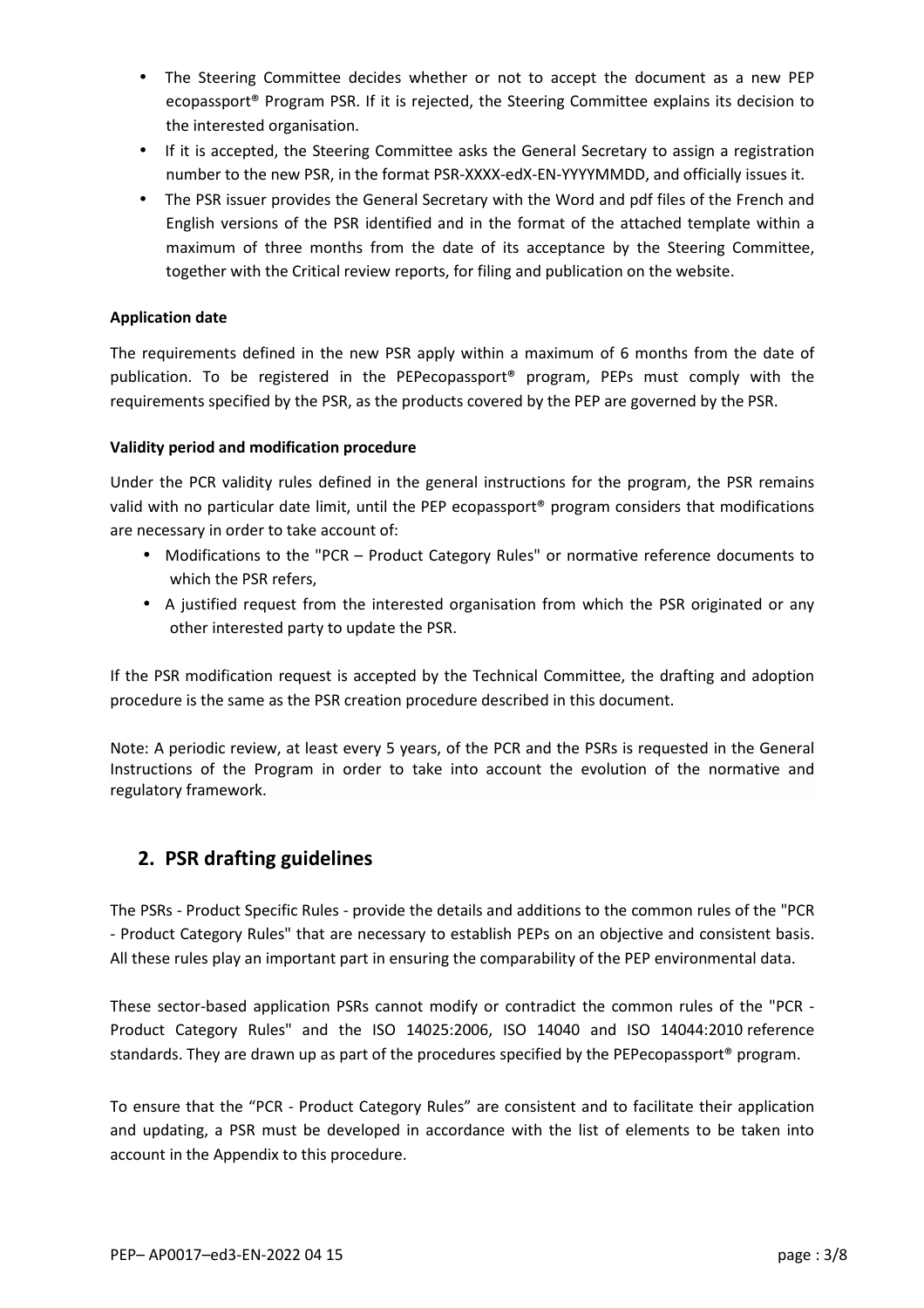In addition, the PSR must:

- Indicate the paragraph in the "PCR Product Category Rules" to which the details or additional requirement refer, taking its structure into account and using the same terminology,
- For each of the product families covered, determine the minimum additions to the common rules required for:
	- o The functional unit
	- o The reference service life
	- o The use scenario
	- o The reference flow elements to be taken into account or that can be ignored;
- Justify and document the recommended requirements and accepted assumptions: normative or regulatory sources, study results, sector-based convention or anything else that substantiates their relevance,
- Identify the organisation that performed the Critical review, as well as the date it was carried out.

If applicable, the PSR can specify:

- Any items to be recorded in the accompanying report?
- the additional editorial rules to be mentioned on the PEP.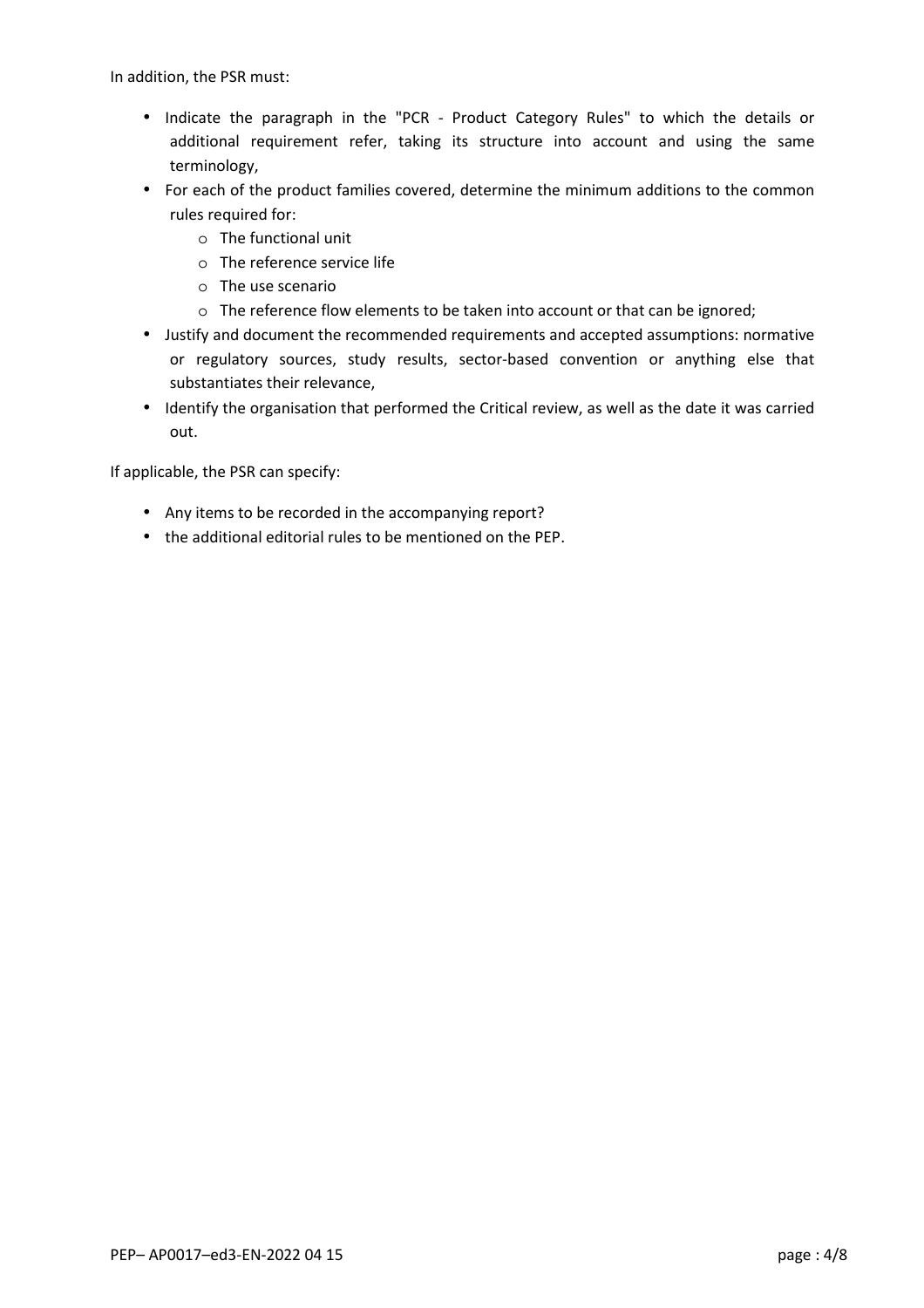# **3. PSR adoption logic diagram**

| PSR adoption logic diagram: |                |                                                                 |                                                                                                                                                                                                                                        |                                                                                                                                                                                          |                                                                                              |                                                                                                                                                                                                                                              |
|-----------------------------|----------------|-----------------------------------------------------------------|----------------------------------------------------------------------------------------------------------------------------------------------------------------------------------------------------------------------------------------|------------------------------------------------------------------------------------------------------------------------------------------------------------------------------------------|----------------------------------------------------------------------------------------------|----------------------------------------------------------------------------------------------------------------------------------------------------------------------------------------------------------------------------------------------|
| <b>PHASE</b>                |                | WHO?                                                            | WHAT?                                                                                                                                                                                                                                  | <b>DELIVERABLES</b>                                                                                                                                                                      | <b>TIMING</b>                                                                                | <b>COMMENTS</b>                                                                                                                                                                                                                              |
| Phase 1:<br>Suitability     | $\mathbf 1$    | Any interested organisation or company                          | Proposal for a new PSR for a category of products                                                                                                                                                                                      | Project presentation to the Steering Committee: reasons,<br>scope of the products concerned, resources mobilised                                                                         | 15 days before 1st<br>SteerCom                                                               | Presentation to SteerCom, via<br>general secretary                                                                                                                                                                                           |
|                             | $\overline{2}$ | Steering Committee on Technical Committee's<br>recommendation   | Decision on the admissibility and feasibility of a<br>new PSR                                                                                                                                                                          | Reasoned decision by Steering Committee                                                                                                                                                  | At the latest, 3<br>months after<br>submission of the<br>dossier                             | Via general secretary                                                                                                                                                                                                                        |
|                             | 3              | <b>Technical Committee</b>                                      | Information to the Accredited Verifier Club of the<br>PSR project                                                                                                                                                                      | Provision of information concerning the project of PSR<br>(scope, planning, contact)                                                                                                     | After validation of the<br>project by the<br>SteerCom                                        | Through chairman of Accredited<br>Verifier Club                                                                                                                                                                                              |
| Phase 2:<br>Creation        | 4              | Organisation(s)                                                 | PSR proposal                                                                                                                                                                                                                           | PSR project V1 (Word)                                                                                                                                                                    | 1st TechCom                                                                                  | Presentation of PSR to TechCom by<br>the organisation                                                                                                                                                                                        |
|                             | 5              | <b>Technical Committee</b>                                      | Proposition of PSR to the Accredited Verifier Club<br>sendina<br>First opinion on the conformity of the PSR project:<br>requirements of the PEP ecopassport Program<br>and conformity with ISO 14025<br>consistency with existing PSRs | First documented reasoned opinion, with comments from<br>TechCom members (on Excel doc template)                                                                                         | 15 days before 2nd<br>TechCom                                                                | Approx. 2 weeks for detailed<br>feedback to TechCom                                                                                                                                                                                          |
|                             | 6              | Organisation(s)                                                 | PSR proposal                                                                                                                                                                                                                           | PSR project V2 (Word)<br>Response to TechCom's comments (Excel)                                                                                                                          | 2nd TechCom (or +)                                                                           | Optional step (1) that can be<br>repeated as often as necessary<br>(2), depending on whether the<br>feedback at the previous step is<br>positive (1) or negative (2).                                                                        |
|                             | $\overline{7}$ | <b>Technical Committee</b>                                      | Technical Committee approval                                                                                                                                                                                                           | Go-ahead from the Technical Committee to progress the<br>PSR Project to the Critical review stage                                                                                        | 2nd TechCom (or $+$ )                                                                        |                                                                                                                                                                                                                                              |
|                             | 8              | <b>Technical Committee</b>                                      | Public consultation                                                                                                                                                                                                                    | Public consultation through "News" space on www.pep-<br>ecopassport.org website                                                                                                          | After validation of the<br>PSR by TechCom                                                    | This step can be concomitant with<br>the step of third part critical review                                                                                                                                                                  |
| Phase 3:<br>Critical review | 9              | <b>Technical Committee</b>                                      | Selection of the independent organisation that will<br>carry out the Critical review                                                                                                                                                   | Specifications and estimate in conformance with the<br>recommendations of the PEP ecopassport program                                                                                    | On the organisation's<br>proposal, with the<br>approval of the<br><b>Technical Committee</b> | Third party not involved in creating the<br>PSR (PEP Association provides a<br>non-exhaustive list of organisations<br>for the Critical review; any<br>organisation not included in this list<br>will be assessed by the PEP<br>Association) |
|                             | 10             | Independent organisation responsible for the<br>Critical review | Critical review of the PSR proposal with respect to:<br>conformity with ISO 14025, 14040 and 14044<br>conformity with PCR                                                                                                              | Critical review report<br>- declaration of conformity                                                                                                                                    | After 2nd TechCom                                                                            | According to prior approval by<br>TechCom                                                                                                                                                                                                    |
|                             | 11             | Organisation(s)                                                 | PSR proposal                                                                                                                                                                                                                           | <b>PSR Project V3 finalised (Word)</b><br>Response to TechCom's comments (Excel)<br>Response to comments in the third-party critical review<br>Final notice of compliance by third party | 8 days before 3rd<br>TechCom                                                                 |                                                                                                                                                                                                                                              |
| Phase 4:<br>Registration    | 12             | Organisation(s)                                                 | List of main points relevant for the verification of<br>PEPs                                                                                                                                                                           | List of main points relevant for the verification of PEPs                                                                                                                                | Before the registration<br>of the document                                                   | List sent to Accredited Verifiers,<br>through the chairman of the Club                                                                                                                                                                       |
|                             | 13             | <b>Technical Committee</b>                                      | Decision:<br>' OK<br>' NOK                                                                                                                                                                                                             | OK: notice of compliance sent to StCom<br>NOK: reasons for NOK                                                                                                                           | 3rd TechCom                                                                                  | Via Technical Committee chairman                                                                                                                                                                                                             |
|                             | 14             | Organisation(s)                                                 | Document finalised<br>Translation of the document initiated (into English<br>and French as a minimum)                                                                                                                                  | Translated PSR to be sent to the Technical and Steering<br>Committees of the PEP Association                                                                                             | 8 days before 2nd<br>StCom                                                                   | Via TechCom chairman. The English<br>version of the PSR can be made<br>available within three months of<br>registration of the French version of<br>the PSR (the translation must not<br>delay the registration of the PSR).                 |
|                             | 15             | Steering committee                                              | Final approval                                                                                                                                                                                                                         | Assignment of a registration number to the new PSR<br>Registration of the new PSR<br>Publication of the new PSR                                                                          | 2nd StCom<br>(After 3rd TechCom)                                                             | give the files to general secretary                                                                                                                                                                                                          |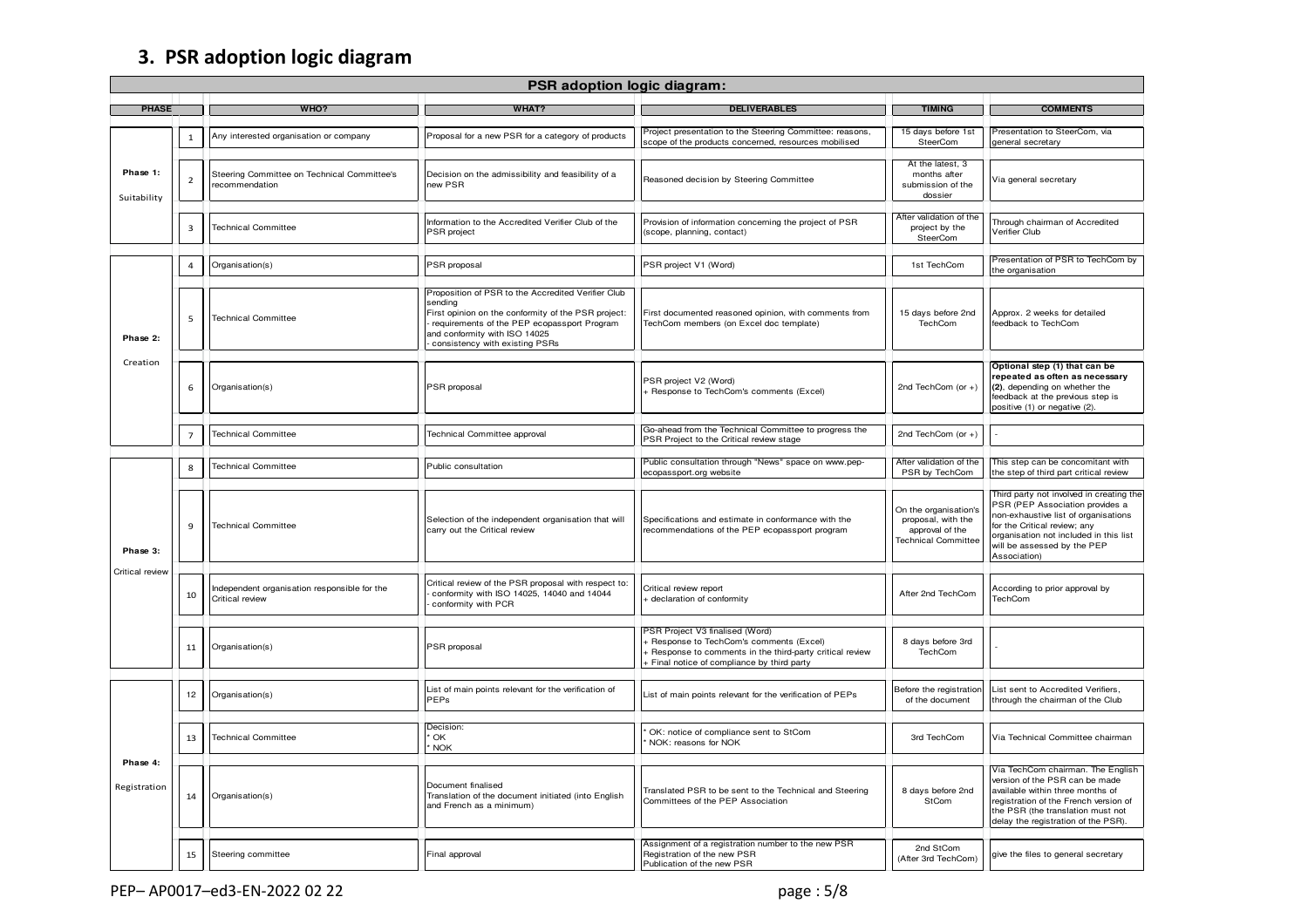# **Appendix: Guidelines for drafting or reviewing a PSR**

List of elements to be taken into account when creating or updating PSRs for the people in charge of the development of PSRs and the body in charge of the critical review of a PSR project.

|                                                                                        | Obligatory | Recommended | Optional |
|----------------------------------------------------------------------------------------|------------|-------------|----------|
| General                                                                                |            |             |          |
| Drafting of the PSR based on the document "PSR-modele-edx-EN" in force                 | X          |             |          |
| <b>Scope</b>                                                                           |            |             |          |
| Clearly define the product family(s) covered on the basis of international and         |            |             |          |
| European standards specific to these products, and specify any special cases or        | X          |             |          |
| exclusions                                                                             |            |             |          |
| <b>Product Life Cycle Assessment</b>                                                   |            |             |          |
| Functional unit associated with each product family                                    | Χ          |             |          |
| Declared unit associated with each product family if necessary (regulatory or other    | X          |             |          |
| requirement)                                                                           |            |             |          |
| Description of the reference feed associated with each product family                  | X          |             |          |
| More information on inclusions in relation to system boundaries                        |            | Χ           |          |
| More information about the boundaries of the system:                                   | X          |             |          |
| Expected content in each of the modules<br>$\bullet$                                   |            |             |          |
| And in particular identification of modules B1 to B7 applicable to the                 |            |             |          |
| product ranges covered by the PSR if necessary (regulatory or other                    |            |             |          |
| requirement)                                                                           |            |             |          |
| More information on exclusions from system boundaries                                  | X          |             |          |
| More information about cut-off rules:                                                  |            |             |          |
| Identification of materials and components to be considered in the                     |            | X           |          |
| modelling associated with each product line                                            |            |             |          |
| Identifying more conservative cut-off rules<br>$\bullet$                               |            |             | X        |
| More information on assignment rules between co-products                               |            |             | X        |
| Development of default scenario(s) for the manufacturing step:                         |            |             |          |
| Recycled content of raw materials<br>$\bullet$                                         |            | Χ           |          |
| Fall rates and application procedures<br>$\bullet$                                     | X          |             |          |
| End-of-life waste treatment scenario<br>$\bullet$                                      |            | X           |          |
| Modalities and supporting documents to be made in case of modification of<br>$\bullet$ | X          |             |          |
| the default scenario(s)                                                                |            |             |          |
| Development of default scenario(s) for the distribution step:                          |            |             |          |
| End-of-life waste treatment scenario                                                   |            | Χ           |          |
| Modalities and supporting documents to be made in case of modification of<br>$\bullet$ |            | X           |          |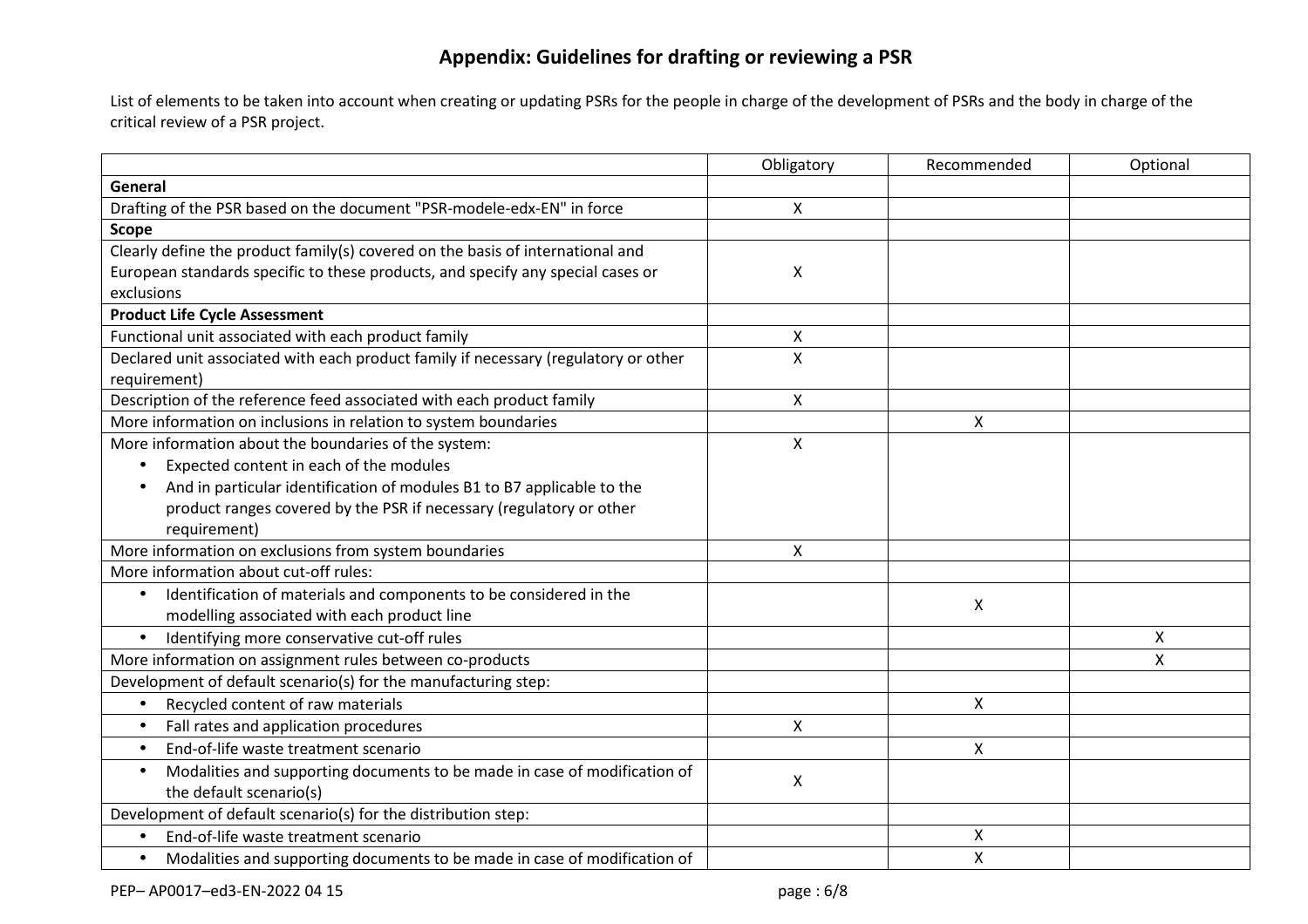| the default scenario(s)                                                                |                |   |                           |
|----------------------------------------------------------------------------------------|----------------|---|---------------------------|
| Development of default scenario(s) for the installation step:                          |                |   |                           |
| Installation scenario                                                                  | X              |   |                           |
| End-of-life waste treatment scenario<br>$\bullet$                                      |                | Χ |                           |
| Modalities and supporting documents to be made in case of modification of              |                |   |                           |
| the default scenario(s)                                                                | X              |   |                           |
| Development of default scenario(s) for the use step:                                   |                |   |                           |
| Usage scenario associated with each product family                                     | X              |   |                           |
| Maintenance scenario<br>$\bullet$                                                      | $\pmb{\times}$ |   |                           |
| End-of-life waste treatment scenario<br>$\bullet$                                      |                | X |                           |
| Modalities and supporting documents to be made in case of modification of              |                |   |                           |
| the default scenario(s)                                                                | X              |   |                           |
| Development of default scenario(s) for the end-of-life stage:                          |                |   |                           |
| End-of-life waste treatment scenario<br>$\bullet$                                      | X              |   |                           |
| Modalities and supporting documents to be made in case of modification of<br>$\bullet$ | X              |   |                           |
| the default scenario(s)                                                                |                |   |                           |
| Geographic representativeness of default scenarios over the entire lifecycle:          |                |   |                           |
| Europe<br>$\bullet$                                                                    | X              |   |                           |
| France                                                                                 | $\mathsf{x}$   |   |                           |
| Other countries<br>$\bullet$                                                           |                |   | X                         |
| Consideration of regulatory obligations applicable to product families for the         |                |   |                           |
| development of default scenario(s)                                                     | X              |   |                           |
| Rule of extrapolation to a homogeneous environmental family:                           |                |   |                           |
| More information on the definition of the homogeneous environmental<br>$\bullet$       |                | Χ |                           |
| family                                                                                 |                |   |                           |
| Choice of reference product within the homogeneous environmental family<br>$\bullet$   |                |   | Χ                         |
| Specify the methodology for developing extrapolation rules<br>$\bullet$                |                |   | X                         |
| Specify the extrapolation rules allowing users to exploit environmental data           |                |   |                           |
| for products other than the reference product for which the PEP was                    | Х              |   |                           |
| established. In this case, the choice of extrapolation rules to be used will be        |                |   |                           |
| justified during the critical review of the PSR.PEP                                    |                |   |                           |
| For joint PEPs, specify the procedures for justifying membership of the same           |                | X |                           |
| homogeneous environmental family as the standard product                               |                |   |                           |
| Calculation of the environmental impact at the reference product level and at the      | X              |   |                           |
| functional unit level. Added an example.                                               |                |   |                           |
| <b>Drafting of the Product Environmental Profile</b>                                   |                |   |                           |
| General information specific to the product families covered by the PSR                | $\mathsf{X}$   |   |                           |
| More information on constituent materials                                              |                |   | $\boldsymbol{\mathsf{X}}$ |